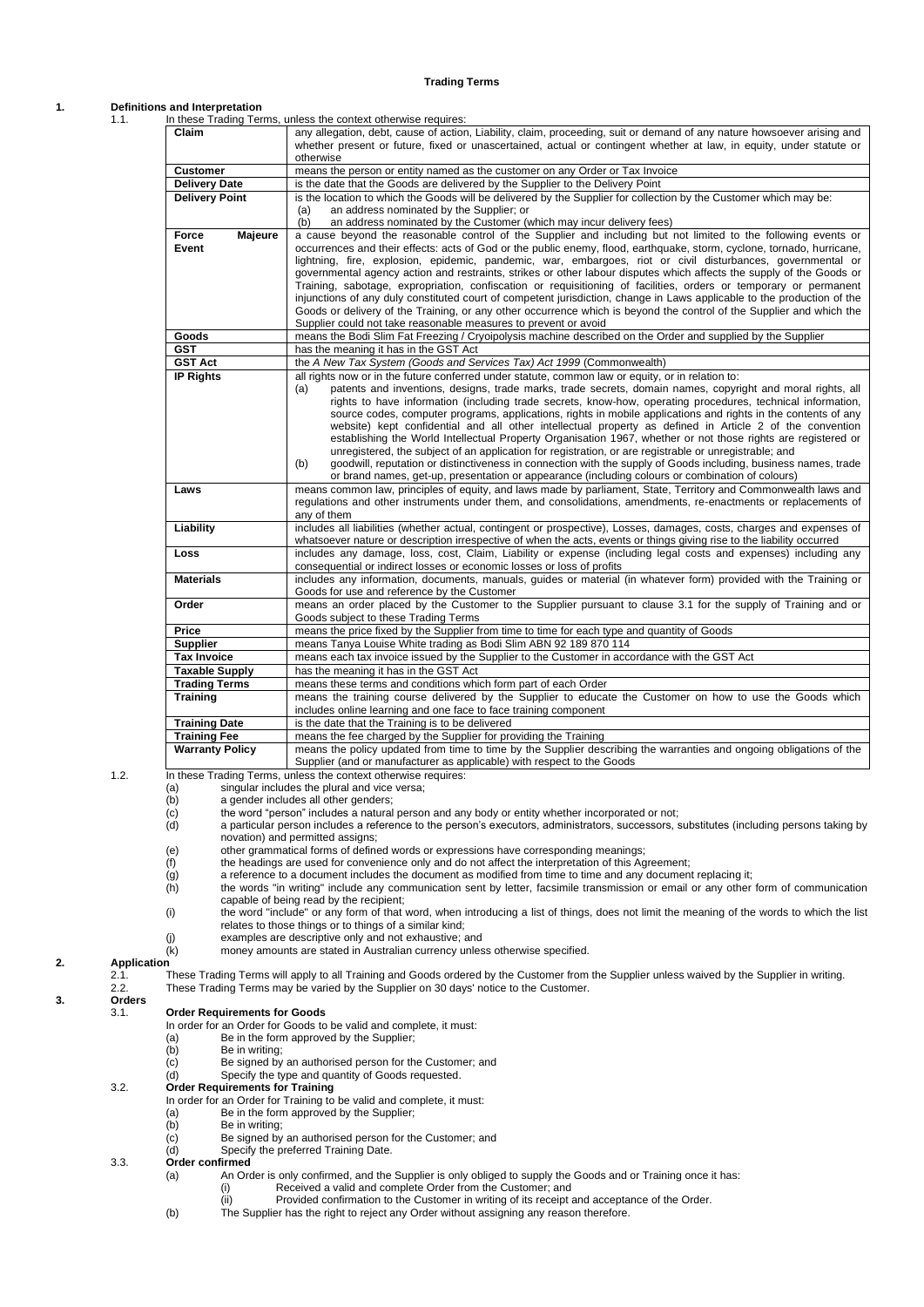# 3.4. **Change to an Order for Goods**

- The Supplier is not obliged to consider any request to vary or cancel an Order for Goods where the request is made more than 3 business days after that Order has been accepted.
- (b) If the Customer:
	- once the cast of the metal and order for Goods more than 3 business days after it has been accepted by the Supplier; or<br>(ii) Seeks to vary the quantity or type of Goods on Order. Seeks to vary the quantity or type of Goods on Order,

then the Customer will be liable for all costs, expenses and Losses incurred by the Supplier resulting from such cancellation or variation of Order.

(c) If the Supplier is unable to deliver the Goods for any reason, the Supplier will offer a refund or exchange for similar Goods that may be available.

### 3.5. **Change to an Order for Training**

- (a) The Supplier is not obliged to consider any request to cancel an Order for Training or to change a Training Date if that request is made less than 2 days prior to the scheduled Training Date (as confirmed in the Order).
	- (b) If the Customer:
		- (i) Attempts or seeks to cancel an Order for Training more than 2 business days prior to the Training Date; or<br>(ii) Seeks to revise the Training Date by providing at least 2 business days notice prior to the Training Date
		- Seeks to revise the Training Date by providing at least 2 business days notice prior to the Training Date, then the Customer will forfeit 50% of the Training Fee to the Supplier to compensate the Supplier for all costs, expenses and Losses incurred by the Supplier resulting from such cancellation or variation of Order.
	- (c) If the Training ordered relates only to the supply of Materials then the Customer will not be able to cancel the Training after the Materials have been provided by the Supplier.

#### **4. Charges** 4.1. **Price of Goods**

- (a) The Supplier may vary the Price of the Goods from time to time without having to serve any notice on the Customer.<br>(b) An Order for Goods will be supplied at the Price in place at the time of the Order being submitted
	- An Order for Goods will be supplied at the Price in place at the time of the Order being submitted unless:<br>(i) Additional Goods are sought as a variation to an existing Order; or
		- Additional Goods are sought as a variation to an existing Order; or
		- (ii) The cost of delivering the Goods increases after an Order has been accepted but before the Goods are delivered.

### 4.2. **Training Fee**

The Customer must pay to the Provider, the Fee for the supply and delivery of the Training.

4.3. **Additional charges**

- In addition to the Price and the Training Fee, the Customer agrees to pay to the Supplier:<br>(a) All taxes, stamp duty or other statutory charges or levies payable by the S
- All taxes, stamp duty or other statutory charges or levies payable by the Supplier or the Customer in relation to the supply of the Goods and or Training;
	- (b) Storage charges or fees where the Goods are either:
		- (i) not able to be delivered (if delivery was arranged); or
			- (ii) not collected by the Customer on or before the agreed time for collection;
	- (c) Delivery charges (if delivery was arranged as a condition of the Order);
	- (d) All legal costs (on a solicitor/client basis) and disbursements incurred by the Supplier in connection with the supply of the Goods and or Training or enforcement of the Order;
	- (e) All costs and Losses incurred by the Supplier as a result of any request for variation to or cancellation of a confirmed Order;<br>(f) All costs and Losses incurred by the Supplier in relation to the recovery return or re All costs and Losses incurred by the Supplier in relation to the recovery return or repossession of Goods from the Customer.
- 

5.1. **Training**

### 4.4. **Amount due**

The final amount due in respect of an Order will be the amount shown on the Tax Invoice supplied by the Supplier to the Customer.

### **5. Payment terms**

Where the Order relates to Training, the Customer must (unless otherwise agreed) pay the full Training Fee at the time of placing the Order. 5.2. **Goods**

- 
- Where the Order relates to Goods, the Customer must (unless otherwise agreed):<br>(a) pay a deposit equal to 50% of the Price at the time of placing the Orde pay a deposit equal to 50% of the Price at the time of placing the Order; and
- (b) pay the balance of the Price at least 10 business days prior to the Training Date.
- 5.3. **Interest on overdue monies**

Interest will accrue on any overdue monies in accordance with claus[e 16.2](#page-2-0) of these Trading Terms.

# **6. GST**

- Except as otherwise provided in the acceptance of an Order, the Price and Training Fee is inclusive of all taxes including impost, levy, deduction, charges, withholding or tax of any kind whatsoever, but excluding GST.
- 6.2. If the supply of Goods and or Training is a Taxable Supply, the Customer must pay, in addition to any consideration payable by the Customer under the Order for the supply, an additional amount calculated by multiplying the prevailing GST rate by the consideration for the relevant supply payable by the Customer, provided always that the Supplier issues a valid Tax Invoice to the Customer.
- 6.3. If for any reason the amount recovered from the Customer by the Supplier on account of GST under clause **Error! Reference source not found.** differs from the amount of GST payable at Law by the Supplier in respect of the supply, the amount payable by the Customer will be adjusted accordingly.

# **7. Force Majeure Event**

- **Suspension of obligations**
- If the Supplier is unable, wholly or partly, by reason of a Force Majeure Event to supply the Goods or the Training in accordance with the Order, then the Supplier must:
	- (a) give the Customer immediate notice of the Force Majeure Event; and
	- (b) use all reasonable endeavours to remove the Force Majeure Event as quickly as possible.

### 7.2. **Supplier may use third party**

- If by reason of the Force Majeure Event, the Supplier cannot supply the Goods or the Training for a period of time, the Supplier may:<br>(a) contract with a third party to supply the Goods or Training (or any part of them) fo
	- contract with a third party to supply the Goods or Training (or any part of them) for the period of the Force Majeure Event; or
	- (b) cancel the Order and refund all monies paid to the Customer.

### 7.3. **No liability**

The Customer acknowledges and agrees that the Supplier will not be held liable for any delay or inability to supply the Goods or Training within the agreed timelines or in accordance with the terms of the Order by reason of a Force Majeure Event.

# **8. Delivery of Goods**

- **Delivery Point**<br>(a) The
	- The Customer will specify the preferred Delivery Point on the Order which is subject to the approval of the Supplier.
	- (b) If the Delivery Point is not at a Supplier site then the Supplier may charge reasonable delivery fees to the Customer.
	- (c) The Customer must ensure that where the Delivery Point is not a Supplier site, that there is access by vehicle on a properly constructed roadway.
	- (d) In the event that the Customer is not present at the Delivery Point at the time of delivery, the Customer authorises the Supplier to unload the Goods at the Delivery Point and agrees not to make any Claim for any damage or Loss incurred as a result of the Goods being left.
	- (e) If for any reason the Goods cannot be delivered to the agreed Delivery Point, the Customer will be responsible for all costs, expenses and Losses incurred by the Supplier in having to return the Goods or redeliver.

### 8.2. **Delivery Date**

- (a) The Supplier will indicate the estimated Delivery Date on providing confirmation of receipt of the Order.
- (b) The Supplier agrees that it will make all reasonable attempts to deliver the Goods to the Delivery Point on the Delivery Date during business hours, but the Supplier may extend the intended Delivery Date by providing 5 days' notice to the Customer.

### 8.3. **Delivery complete**

Delivery is deemed to be complete when the Goods are delivered to the Delivery Point (or upon collection of the Goods by the Customer from the Delivery Point if the Supplier has agreed to collection from a Supplier site).

### **9. Acceptance of Goods / Claims**

- 9.1. **Defective or rejected Goods**
	- It is the responsibility of the Customer to inspect the Goods immediately upon delivery.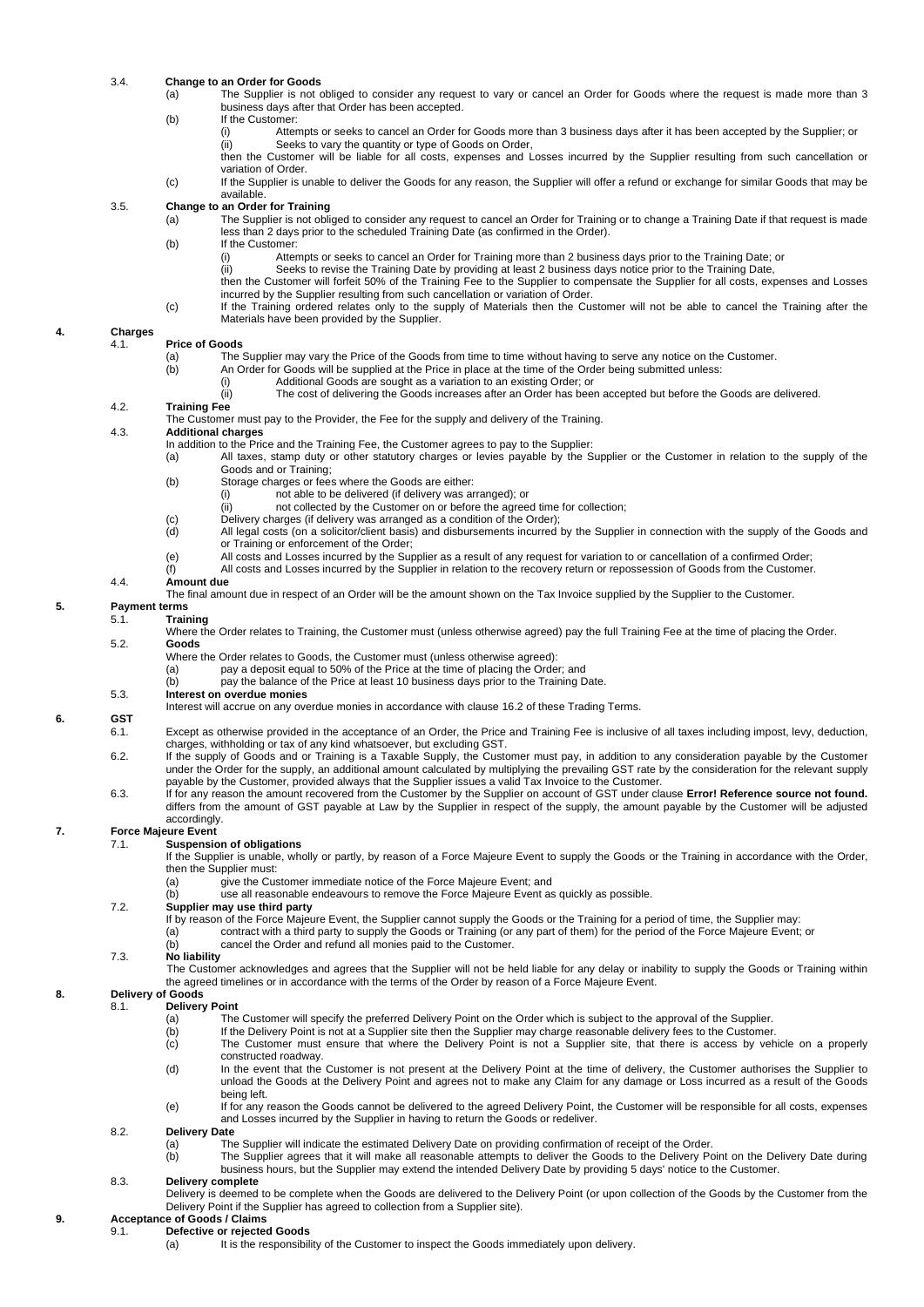# (b) The Customer will have 7 days from the date of delivery to notify the Supplier that the Goods are not acceptable either due to:<br>(i) A shortage of Goods:

- (i) A shortage of Goods<br>(ii) Damage to the Good
- (ii) Damage to the Goods; or<br>(iii) Defects or fault in the Goods
- Defects or fault in the Goods.
- (c) The Supplier reserves the right to inspect the Goods and make its own assessment of the Goods reported as unacceptable.<br>(d) Where both parties agree that the Goods are unacceptable, the Supplier may elect, at its absol (d) Where both parties agree that the Goods are unacceptable, the Supplier may elect, at its absolute discretion, to either repair, replace
- or correct the Goods or alternatively offer a refund of any monies paid for those Goods.
	- (e) If the Customer fails to make any Claim to the Supplier within 7 days from the date of delivery, the Customer will be deemed to have accepted that the Goods were acceptable at the time of delivery and otherwise comply with the Order.

### **10. Title and risk**

- 10.1. Risk in the Goods passes to the Customer immediately upon delivery of the Goods.<br>10.2 Notwithstanding the above the title in the Goods delivered remains with the Supp
- 10.2. Notwithstanding the above, the title in the Goods delivered remains with the Supplier and does not pass to the Customer until the Supplier has received payment in full of any Tax Invoice provided by the Supplier in connection with the supply of the Goods.
- 10.3. Until payment is received by the Supplier in full, the Customer holds the Goods on trust and as bailee for the Supplier<br>10.4. The Customer, by accepting delivery of the Goods agrees that:
	- The Customer, by accepting delivery of the Goods agrees that:<br>(a) It will at all times store the Goods so that they can b
		- (a) It will at all times store the Goods so that they can be identified and cross referenced to particular Tax Invoices;<br>(b) It shall have the power to sell the Goods as agent for and on behalf of the Supplier provided tha
			- It shall have the power to sell the Goods as agent for and on behalf of the Supplier provided that:<br>(i) All proceeds of that sale shall be paid into and kept in a separate account:
				- All proceeds of that sale shall be paid into and kept in a separate account;
				- (ii) Separate records shall be maintained by the Customer in respect of that account;
			- (iii) The Supplier shall be entitled to maintain a Claim against the proceeds of sale of any other goods into which the Goods have been fitted or installed;
		- (c) The Supplier will be entitled to enter the Customer's premises at any time and without prior notice to re-take possession of the Goods;<br>(d) It must insure against the risk in the Goods (given that risk in the Goods pas
		- (d) It must insure against the risk in the Goods (given that risk in the Goods passes to the Customer on delivery);
		- (e) It must, if required, deliver up the Goods to the Supplier at its own cost and expense; and<br>(f) Each of the above provisions is severable if they are judged to go beyond what is reasona
		- Each of the above provisions is severable if they are judged to go beyond what is reasonable.
- 10.5. The right of the Customer to deal with the Goods will immediately cease upon the appointment to the Customer of either a liquidator, receiver, manager, administrator, provisional liquidator or bankruptcy trustee.

# **11. Training**

- 11.1. Training will be delivered by the Supplier on the Training Dates using a combination of online learning modules and face to face teaching.<br>11.2. If the Supplier is unable to deliver the Training on the Training Date.
- If the Supplier is unable to deliver the Training on the Training Date, then the Supplier may offer the Customer:<br>(a) A refund of the Training Fee; or
	- (a) A refund of the Training Fee; or<br>(b) A revised Training Date.
	- A revised Training Date.

### **12. Intellectual Property**

- 12.1. The Supplier owns (or has a licence or right to use) all IP Rights in the Materials.<br>12.2. The Customer acknowledges and agrees that:
- The Customer acknowledges and agrees that:<br>(a) lt does not and will not by reason of
	- It does not and will not by reason of having enrolled in and completed the Training or purchased the Goods, own or have any interest in or right to use any of the IP Rights in the Materials;
	- (b) The ownership of the IP Rights which exist before the Order is placed is not transferred or assigned merely by virtue of its use by a Customer gaining access to Materials;
	- (c) It must not reproduce, copy, modify or in any way use the Materials for any purpose other than its personal use.

### **13. Customer warranties**

- 13.1. The Customer warrants and acknowledges that:
	- (a) Each of them has read and understands these Trading Terms;<br>(b) It can pay its debts as and when they fall due;
	- (b) It can pay its debts as and when they fall due;<br>(c) The Goods provided by the Supplier are base
	- (c) The Goods provided by the Supplier are based on the information provided to it by the Customer and referred to in the Order;<br>(d) It may be required to provide further personal information prior to completing the Traini
	- It may be required to provide further personal information prior to completing the Training relating to the health and condition of the person participating in the Training and the Supplier will rely on that information provided;
	- (e) It is responsible for providing its own device and internet connection in order to complete the online component of the Training;
	- (f) It will not by reason of an Order, own or have any interest in or right to use any IP Rights owned or used by the Supplier; and<br>(g) Any IP Rights created or developed by the Supplier in the course of delivering the Tra
	- (g) Any IP Rights created or developed by the Supplier in the course of delivering the Training will rest in the Supplier upon creation;
	- (h) It must not use the Training or the Goods for commercial use or profit within a radius of 50km from Ballarat VIC 3350; and
	- $(i)$  The Customer promises not to make any Claim or seek to withhold payments in respect of any of the above matters.

# **14. Supplier's warranties**

- 14.1. The Supplier warrants that it is an authorised distributor of the Goods but is not the manufacturer of the Goods.<br>14.2. Without limiting any other warranties contained herein, the Supplier warrants that all Goods wil
- Without limiting any other warranties contained herein, the Supplier warrants that all Goods will be reasonably fit for the purpose for which they are manufactured.
- 14.3. The Supplier expressly warrants (unless otherwise limited by it in writing), that it will inspect and at its own discretion and option, either replace or repair any Goods supplied by it which:
	- (a) Are proved to be defective due to faulty workmanship or materials; or<br>(b) Fail under normal use or operation within the period specified by th
		- Fail under normal use or operation within the period specified by the Supplier in any Warranty Policy attached to the Goods or Tax **Invoice**
- 14.4. The Supplier is not obliged to commence any repair or replacement work until the defective Goods are returned to the Supplier.<br>14.5. If the Goods are not capable of repair, replacement or correction then the Supplier
- If the Goods are not capable of repair, replacement or correction then the Supplier may offer a credit in exchange for the defective Goods equal to the Price paid for the Goods and shown on the Tax Invoice.
- 14.6. The Supplier's warranty shall not apply in respect of:
	-
	- (a) Incorrect Goods ordered by the Customer;<br>(b) Normal maintenance in accordance with o (b) Normal maintenance in accordance with operating manuals, instructions or normal standards;<br>(c) Normal wear and tear; or
	- (c) Normal wear and tear; or<br>(d) Any other reason specific
	- Any other reason specifically excluded in the Warranty Policy.

### **15. Liabilities and Indemnities**

### **Indemnity by Supplier**

The Supplier indemnifies the Customer against any Claim or Loss suffered or incurred by the Customer, which may arise from any breach by the Supplier of any of the warranties given the Supplier under these Trading Terms.

### 15.2. **Indemnity by the Customer**

- To the extent permitted by Law or these Trading Terms, the Customer indemnifies the Supplier against any Claim or Loss suffered or incurred by
	- the Supplier or third persons, which may arise from:<br>
	(a) The Customer provided information cont<br>
	(b) Any breach by the Customer of any warr The Customer provided information containing any errors, omissions, inaccuracies or misleading information;
	- Any breach by the Customer of any warranties or obligations of the Customer under these Trading Terms;
	- (c) Any delay or extension of the Delivery Date by the Supplier;
- (d) Any defect or error in the delivery of the Goods; and
- (e) Any injury, death, damage or Loss incurred by the Customer, its personnel, agents, customers or third parties resulting from any participation in the Training or use of the Goods not in accordance with the advice of the Supplier.

# **16. Default by the Customer**

- The Customer will be in default in the event that:
	- (a) It has breached any one of the warranties made by the Customer under these Trading Terms; or<br>(b) It has failed to perform any of its obligations under an Order or these Trading Terms; or
	- It has failed to perform any of its obligations under an Order or these Trading Terms; or
	- (c) The Customer is insolvent in that it is unable to pay its debts when they fall due.

### <span id="page-2-0"></span>16.2. **Penalty interest**

- (a) The Customer must pay to the Supplier, interest at the rate which is 2% above the rate from time to time fixed by the *Penalty Interest Rates Act* 1983 (Vic) on any overdue amounts, with such interest calculated from the due date for payment until the date that payment is received in full as clear funds by the Supplier.
- (b) Any payment received by the Supplier from the Customer must be applied, in order, to costs and Losses, then to the interest on the oldest overdue Tax Invoice, and then to the costs, Losses, interest and amount outstanding on subsequent Tax Invoices, until all overdue amounts are paid for in full.